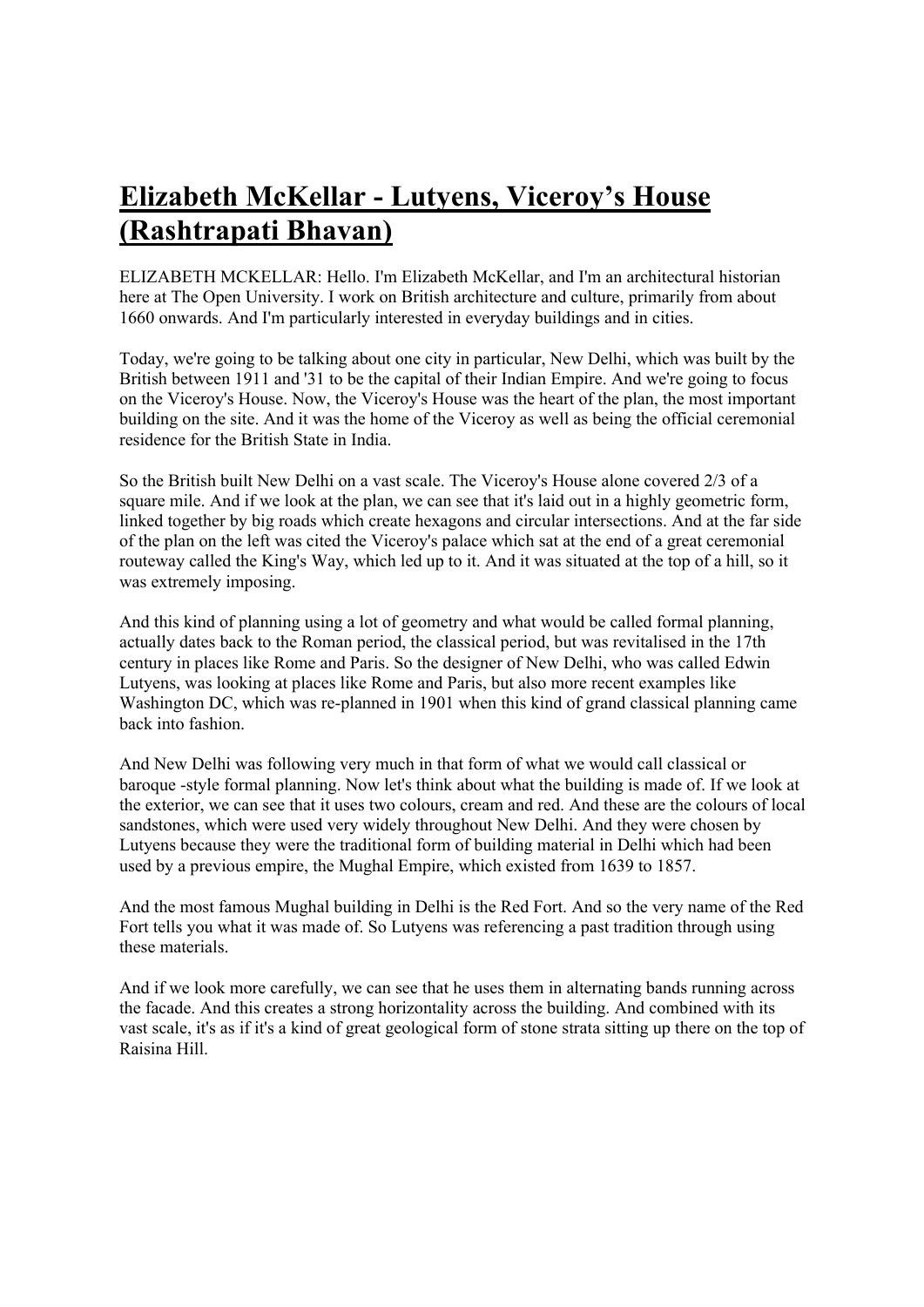So atop this great sandstone monument is a dome, which as we can see, is made of a different material. And that's actually copper. And of course, you can imagine that copper captures the sun very well. So it's a gleaming feature.

But we do have shiny materials in the inside. We can see in this main hall here that there's a great use of marble. So we've got this black and white marble floor. And the pillars were actually red marble. So there's a big contrast between the effects of the exterior sandstone and this incredibly shiny, polished marble interior in this main room in the centre of the building.

So now let's think a bit more about the composition of the exterior of the building. At first glance, it may look to you like many classical buildings - imposing classical buildings you're familiar with. It's got a colonnade of columns running along the front. It's got this very prominent dome. And domes are associated with buildings like cathedrals or temples, monumental structures in Western architecture.

However, if we look more carefully at the dome, we can see that it's a smooth form. And its profile, that means the shape of the dome, actually comes from a Buddhist temple in India, Sanchi, which is the oldest stone monument in the country - third century BCE - and extremely important in Indian architecture. So Lutyens used an Indian dome, recognisable to all the people around who lived there to atop this monumental sort of classical building.

And surrounding the dome you can see there are four little pavilions with much smaller domes on top of them. And these are called chhatris. And they, again, are a traditional Indian feature, Mughal feature, that you will find at places like the Red Fort.

If we look down at the columns, they follow the classical idea of having the orders. They have decoration at the top. That's called the orders. And for the Viceroy's Palace, Lutyens invented a new order. So he invented a New Delhi order.

But if we look in the interior, we can see this New Delhi order better. And it consisted of an acanthus motif at the top of the columns with bells, which are important motif in Indian architecture. And in doing that, in creating a new order, Lutyens was following the example of America, where when they created their first governmental buildings, they created a new American order with leaves of corn, sheaves of corn, and so on at the top of the order.

So this is quite a common thing to do in colonial societies, to reinvent classical canonical forms. And the interior itself we can see, like the exterior, is very grand. And it was based on the Pantheon in Rome, which is a vast space like this one under a dome.

So here, Lutyens is trying to evoke monumental, incredibly awe-inspiring places from the past. The Viceroy's House was the ceremonial state centre for the Indian government under British rule as well as the home of the Viceroy and his family. And it consisted of a central block and four wings, one of which was the Viceroy's house, the others of which were given over to offices and accommodation for civil servants.